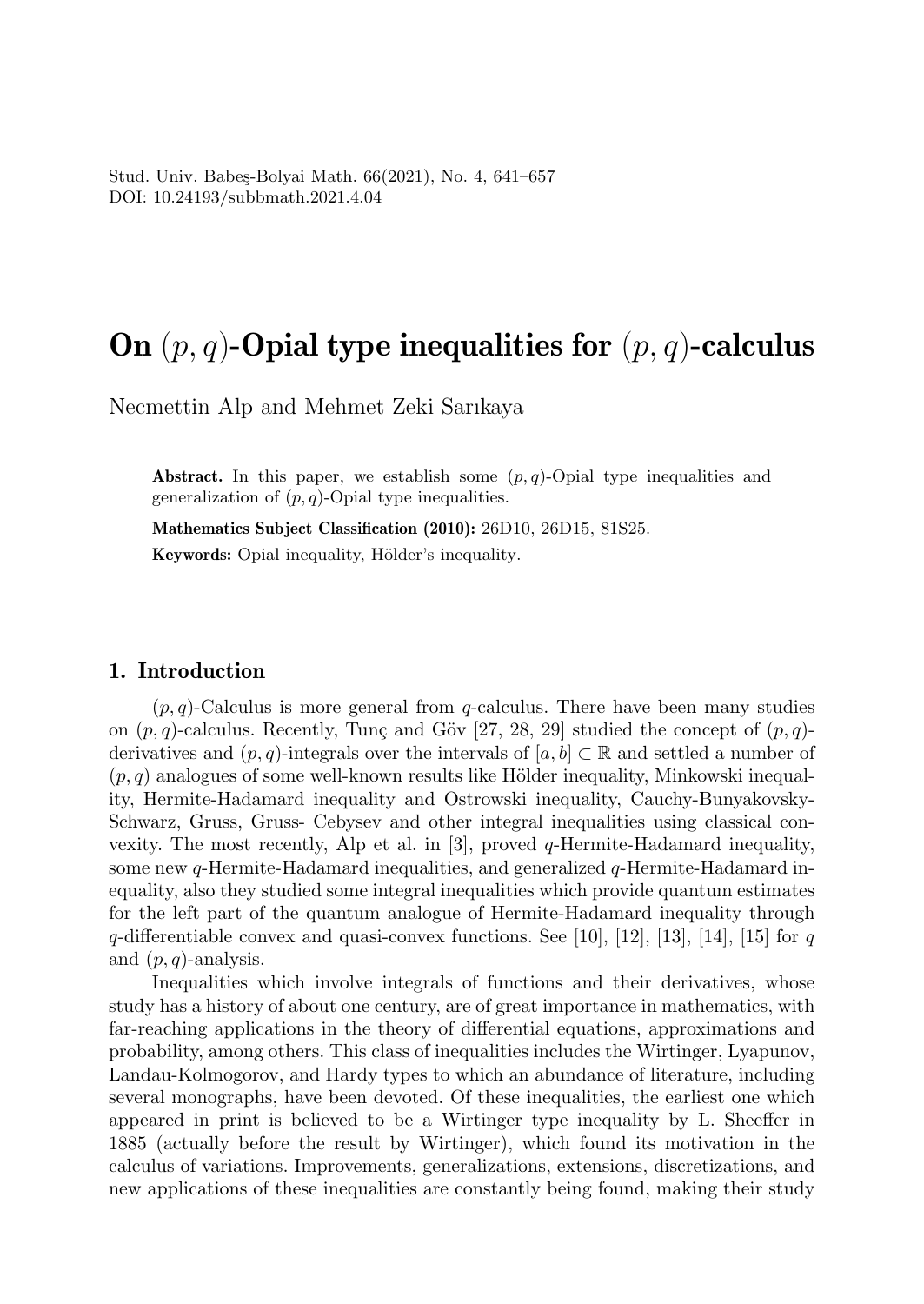an extremely prolific field. These inequalities and their manifold manifestations occupy a central position in mathematical analysis and its applications [1].

In the year 1960, Opial [17], [18] established the following interesting integral inequalities:

**Theorem 1.1.** Let  $x(t) \in C^{(1)}[0,h]$  be such that  $x(t) > 0$  in  $(0,h)$ . Then, the following inequalities holds:

i) If  $x(0) = x(h) = 0$ , then

$$
\int_{0}^{h} |x(t)x'(t)| dt \leq \frac{h}{4} \int_{0}^{h} |x'(t)|^{2} dt.
$$
\n(1.1)

ii) If  $x(0) = 0$ , then

$$
\int_{0}^{h} |x(t)x'(t)| dt \leq \frac{h}{2} \int_{0}^{h} |x'(t)|^{2} dt.
$$
\n(1.2)

In  $(1.1)$ , the constant  $h/4$  is the best possible.

Opial's inequality and its generalizations, extensions and discretizations, play a fundamental role in establishing the existence and uniqueness of initial and boundary value problems for ordinary and partial differential equations as well as difference equations. Over the last twenty years a large number of papers have been appeared in the literature which deals with the simple proofs, various generalizations and discrete analogues of Opial inequality and its generalizations, see [5], [7], [8], [11], [20], [22], [23], [24], [30], [4], [9], [16].

In this paper we obtain  $(p, q)$ -Opial type inequalities on  $(p, q)$ -quantum integral. If  $p, q \rightarrow 1^-$  are taken, all the results we have obtained provide valid results for classical analysis.

#### 2. Preliminaries and definitions of  $(p, q)$ -calculus

Throughout this paper, let  $[a, b] \subset \mathbb{R}$  is an interval,  $0 < q < p \leq 1$  are constants. The following definitions and theorems for  $(p, q)$ - derivative and  $(p, q)$ - integral are given in [27, 28].

**Definition 2.1.** [27, 28]For a continuous function  $f : [a, b] \to \mathbb{R}$  then  $(p, q)$ - derivative of f at  $t \in [a, b]$  is characterized by the expression

$$
{}_{a}D_{p,q}f(t) = \frac{f\left(pt + (1-p)a\right) - f\left(qt + (1-q)a\right)}{(p-q)(t-a)}, \ t \neq a. \tag{2.1}
$$

Since  $f : [a, b] \to \mathbb{R}$  is a continuous function, thus we have

$$
{}_aD_{p,q}f\left(a\right) = \lim_{t \to a} {}_aD_{p,q}f\left(t\right) .
$$

The function f is said to be  $(p, q)$ - differentiable on [a, b] if  $aD_{p,q}f(t)$  exists for all  $t \in [a, b]$ . If  $a = 0$  in (2.1), then  $_0D_{p,q}f(t) = D_{p,q}f(t)$ , where  $D_{p,q}f(t)$  is familiar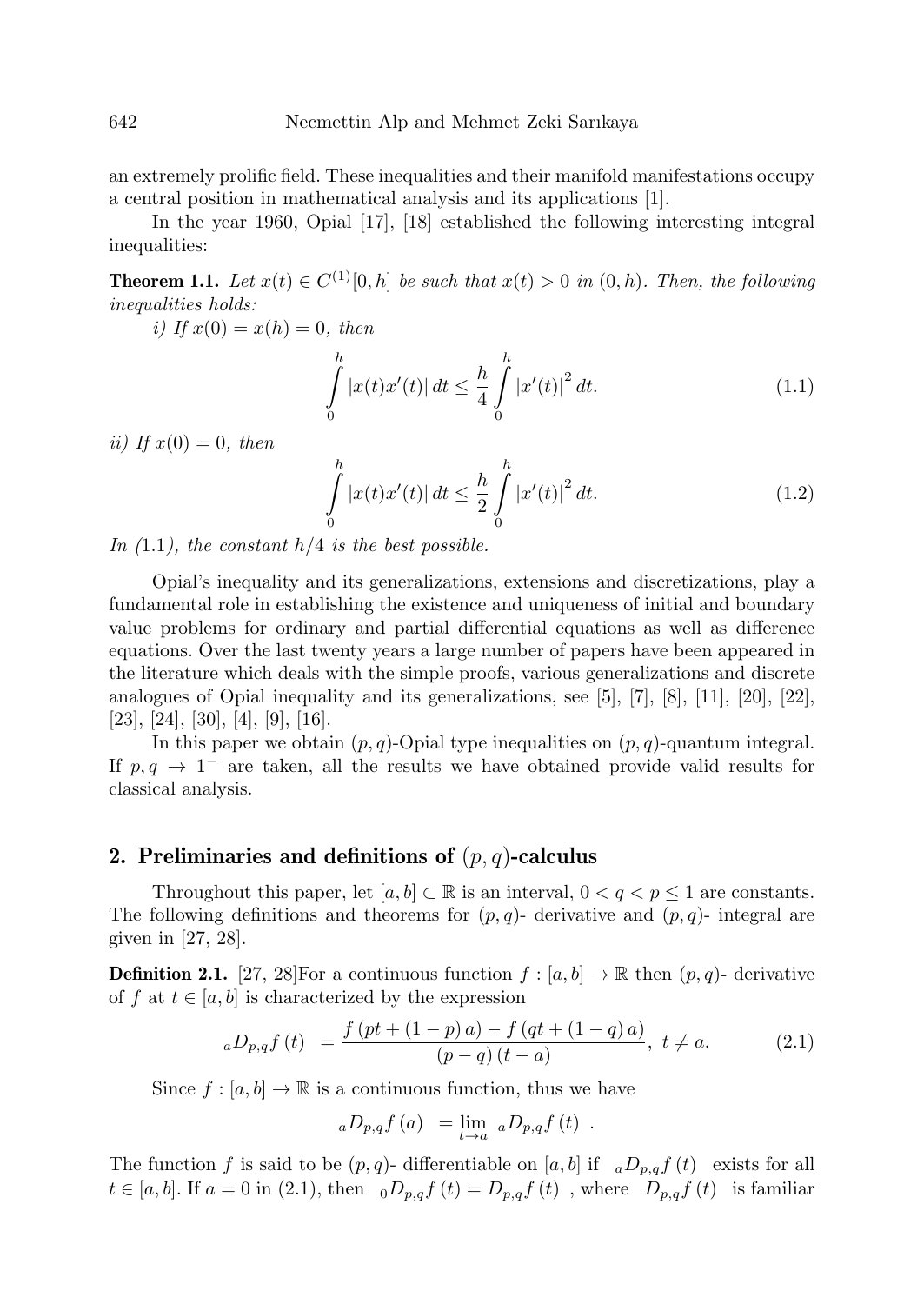On  $(p, q)$ -Opial type inequalities for  $(p, q)$ -calculus 643

 $(p, q)$ - derivative of f at  $t \in [a, b]$  defined by the expression (see [6, 13, 21])

$$
D_{p,q}f(t) = \frac{f(pt) - f(qt)}{(p-q)t}, \ t \neq 0.
$$
 (2.2)

Note also that if  $p = 1$  in (2.2), then  $D_q f(x)$  is familiar q- derivative of f at  $x \in [a, b]$ defined by the expression (see [14])

$$
D_q f(t) = \frac{f(t) - f(qt)}{(1 - q)t}, \ t \neq 0.
$$
 (2.3)

**Corollary 2.2.** [21] For  $f, g$  are two functions the rule of multiplicative derivative  $D_{p,q}f(t)$  is

$$
D_{p,q} f(t) g(t) = f(pt) D_{p,q} g(t) + g(qt) D_{p,q} f(t).
$$

We will use the following proposition throughout our work:

#### Proposition 2.3.

$$
D_{p,q}x^{n}(t) = \sum_{i=0}^{n-1} x^{n-1-i}(pt)x^{i}(qt)D_{p,q}x(t)
$$
\n(2.4)

*Proof.* By using rule of multiplicative derivative  $D_{p,q}f(t)$  we have

$$
D_{p,q}x^{n}(t) = D_{p,q}[x^{n-1}(t)x(t)]
$$
  
\n
$$
= x^{n-1}(pt) D_{p,q}x(t) + x(qt) D_{p,q}x^{n-1}(t)
$$
  
\n
$$
= x^{n-1}(pt) D_{p,q}x(t) + x(qt) [x^{n-2}(pt) D_{p,q}x(t) + x(qt) D_{p,q}x^{n-2}(t)]
$$
  
\n
$$
= [x^{n-1}(pt) + x^{n-2}(pt)] D_{p,q}x(t) + x^{2}(qt) D_{p,q}x^{n-2}(t)
$$
  
\n
$$
= [x^{n-1}(pt) + x^{n-2}(pt) + x^{n-3}(pt)] D_{p,q}x(t) + x^{3}(qt) D_{p,q}x^{n-3}(t)
$$
  
\n...  
\n
$$
= \sum_{i=0}^{n-1} x^{n-1-i}(pt)x^{i}(qt) D_{p,q}x(t)
$$

**Definition 2.4.** [27, 28]. Let  $f : [a, b] \to \mathbb{R}$  be a continuous function. The definite  $(p, q)$ integral on  $[a, b]$  is delineated as

$$
\int_{a}^{t} f(x) \, d p_{n} dx = (p - q) (t - a) \sum_{n=0}^{\infty} \frac{q^{n}}{p^{n+1}} f\left(\frac{q^{n}}{p^{n+1}} t + \left(1 - \frac{q^{n}}{p^{n+1}}\right) a\right) \tag{2.5}
$$

for  $t \in [a, pb + (1 - p)a]$ . If  $c \in (a, t)$ , then the  $(p, q)$ - definite integral on  $[c, t]$  is expressed as

$$
\int_{c}^{t} f(x) \, d_{p,q}x = \int_{a}^{t} f(x) \, d_{p,q}x - \int_{a}^{c} f(x) \, d_{p,q}x \,. \tag{2.6}
$$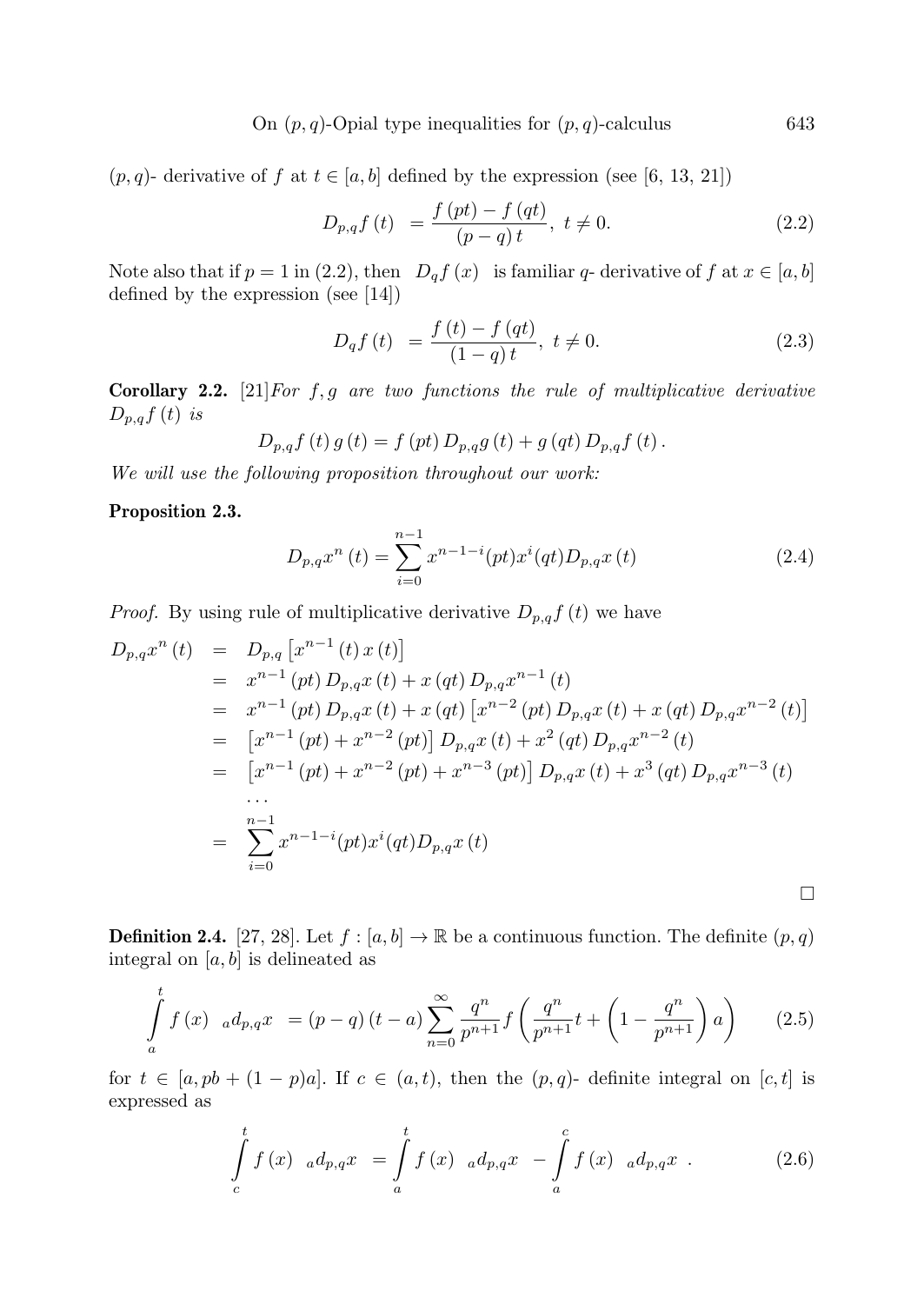If  $p = 1$  in (2.5), then one can get the classical  $q$ - definite integral on [a, b] defined by (see [25, Definition 2.2])

$$
\int_{a}^{t} f(x) \, d q \, dx = (1-q)(t-a) \sum_{n=0}^{\infty} q^n f(q^n t + (1-q^n) a). \tag{2.7}
$$

If  $a = 0$  in (2.5), then one can get the classical  $(p, q)$ - definite integral defined by (see [21, Definition 4.])

$$
\int_{0}^{t} f(x) \, 0 \, d_{p,q}x = \int_{0}^{t} f(x) \, d_{p,q}x = (p-q)t \sum_{n=0}^{\infty} \frac{q^n}{p^{n+1}} f\left(\frac{q^n}{p^{n+1}}t\right). \tag{2.8}
$$

Note also that if  $p = 1$  in (2.8), then one can get the classical  $q$ - definite integral defined by (see [25, Definition 2.2])

$$
\int_{0}^{t} f(x) \, d q x = \int_{0}^{t} f(x) \, d q x = (1-q) t \sum_{n=0}^{\infty} q^{n} f(q^{n} t).
$$
 (2.9)

## 3. Main results

First we will prove the  $(p, q)$ -Opial inequalities below and some results

**Theorem 3.1** ((p, q)-Opial Inequality). Let  $x(t) \in C^{(1)}[0, h]$  be such that

$$
x(0) = x(h) = 0,
$$

and  $x(t) > 0$  in  $(0, h)$ . Then, the following inequality holds:

$$
\int_{0}^{h} |x(pt) + x(qt)| |D_{p,q}x(t)| d_{p,q}t \leq \frac{h}{p+q} \int_{0}^{h} |D_{p,q}x(t)|^{2} d_{p,q}t.
$$
 (3.1)

*Proof.* Let choosing  $y(t)$  and  $z(t)$  functions as

$$
y(t) = \int_{0}^{t} |D_{p,q}x(s)| d_{p,q}s
$$
\n
$$
z(t) = \int_{t}^{h} |D_{p,q}x(s)| d_{p,q}s,
$$
\n(3.2)

such that

$$
|D_{p,q}x(t)| = D_{p,q}y(t) = -D_{p,q}z(t)
$$
\n(3.3)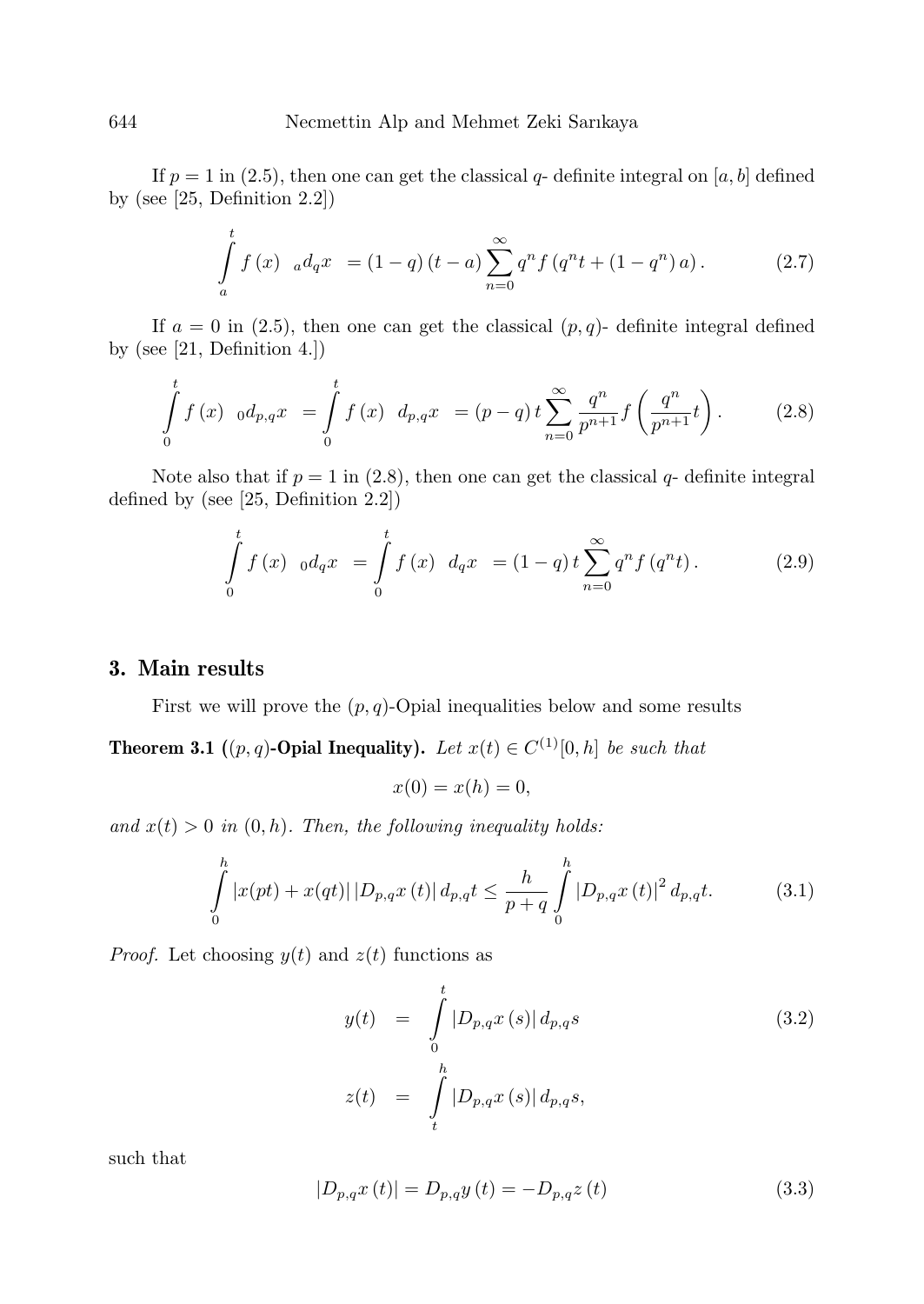and for  $t \in [0, h]$ , it follows that

qt

$$
|x(t)| = \left| \int_{0}^{t} D_{p,q} x(s) d_{p,q} s \right| \leq \int_{0}^{t} |D_{p,q} x(s)| d_{p,q} s = y(t)
$$
(3.4)

$$
|x(t)| = \left| \int\limits_t^{\cdot} D_{p,q} x(s) d_{p,q} s \right| \leq \int\limits_t^{\cdot} |D_{p,q} x(s)| d_{p,q} s = z(t).
$$

$$
|x (qt)| = \left| \int_{0}^{qt} D_{p,q} x(s) d_{p,q} s \right| \leq \int_{0}^{qt} |D_{p,q} x(s)| d_{p,q} s = y (qt)
$$
(3.5)  

$$
|x (qt)| = \left| \int_{qt}^{h} D_{p,q} x(s) d_{p,q} s \right| \leq \int_{qt}^{h} |D_{p,q} x(s)| d_{p,q} s = z (qt).
$$

qt

and

$$
|x (pt)| = \left| \int_{0}^{pt} D_{p,q} x(s) d_{p,q} s \right| \leq \int_{0}^{pt} |D_{p,q} x(s)| d_{p,q} s = y(pt)
$$
(3.6)  

$$
|x (pt)| = \left| \int_{pt}^{h} D_{p,q} x(s) d_{p,q} s \right| \leq \int_{pt}^{h} |D_{p,q} x(s)| d_{p,q} s = z(pt).
$$

Now let calculating the following  $(p, q)$ -integral by using partial  $(p, q)$ -integration method

$$
\int_{0}^{\frac{h}{p+q}} y(pt) D_{p,q} y(t) d_{p,q} t = y^{2} \left(\frac{h}{p+q}\right) - \int_{0}^{\frac{h}{p+q}} y(qt) D_{p,q} y(t) d_{p,q} t
$$

and then

$$
\int_{0}^{\frac{h}{p+q}} \{y(pt) + y(qt)\} D_{p,q} y(t) d_{p,q} t = y^2 \left(\frac{h}{p+q}\right). \tag{3.7}
$$

By using  $(3.3)$ ,  $(3.4)$ ,  $(3.5)$ ,  $(3.6)$  and  $(3.7)$  we have the following inequality

$$
\int_{0}^{\frac{h}{p+q}} |x(pt) + x(qt)| |D_{p,q}x(t)| d_{p,q}t \leq \int_{0}^{\frac{h}{p+q}} \{ |x(pt)| + |x(qt)| \} |D_{p,q}x(t)| d_{p,q}t \qquad (3.8)
$$
\n
$$
\leq \int_{0}^{\frac{h}{p+q}} \{ y(pt) + y(qt) \} D_{p,q}y(t) d_{p,q}t
$$
\n
$$
= y^{2} \left( \frac{h}{p+q} \right).
$$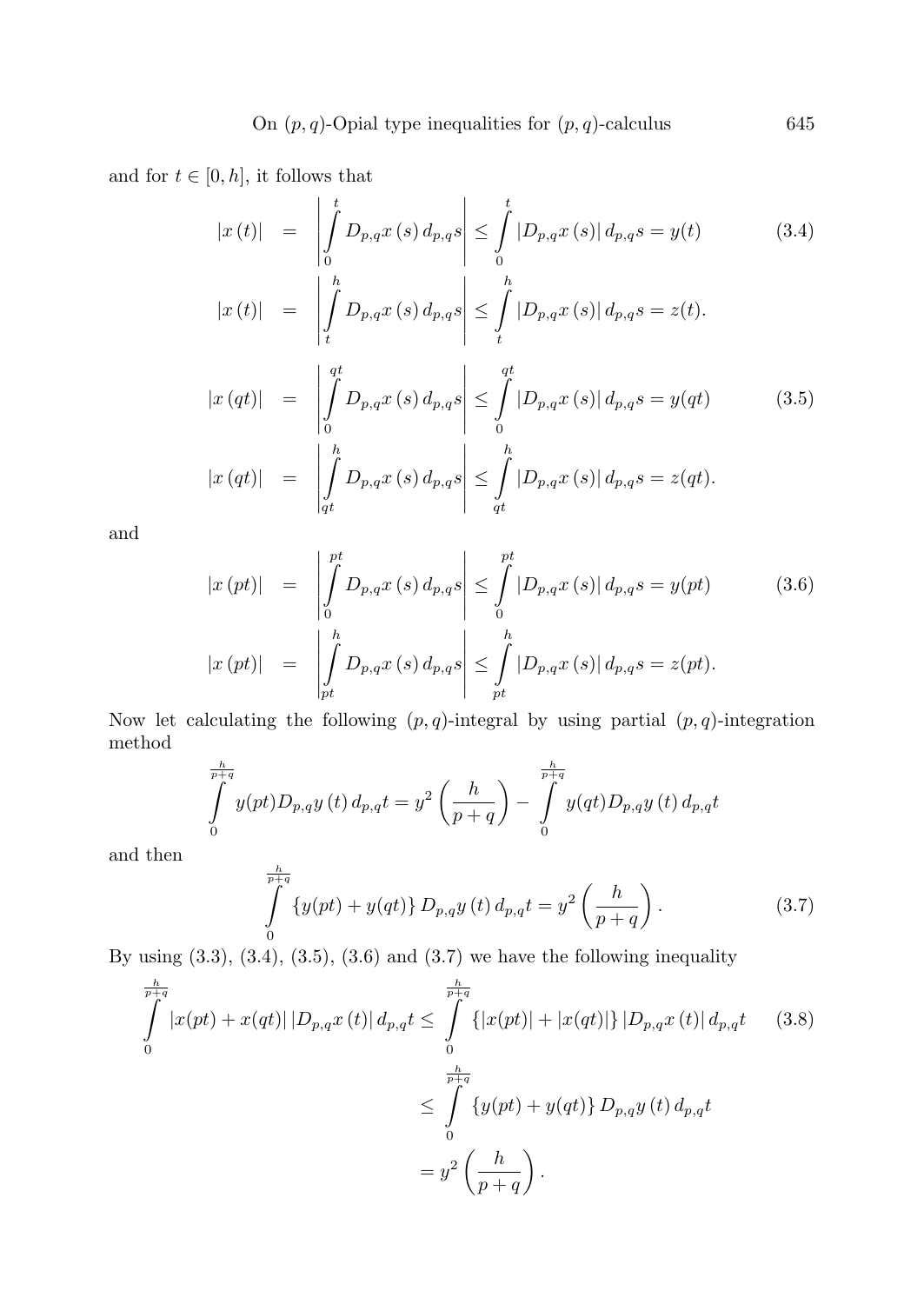Similarly we can write that

$$
\int_{\frac{h}{p+q}}^{h} |x(pt) + x(qt)| |D_{p,q}x(t)| d_{p,q}t \leq \int_{\frac{h}{p+q}}^{h} \{|x(pt)| + |x(qt)|\} |D_{p,q}x(t)| d_{p,q}t \qquad (3.9)
$$
\n
$$
\leq -\int_{\frac{h}{p+q}}^{h} \{z(pt) + z(qt)\} D_{p,q}z(t) d_{p,q}t
$$
\n
$$
= z^{2} \left(\frac{h}{p+q}\right).
$$

Adding (3.8) and (3.9), we find that

$$
\int_{0}^{h} |x(pt) + x(qt)| |D_{p,q}x(t)| d_{p,q}t \leq y^{2} \left(\frac{h}{p+q}\right) + z^{2} \left(\frac{h}{p+q}\right).
$$

Finally using the Cauchy-Schwarz inequality, we get

$$
y^{2}\left(\frac{h}{p+q}\right) = \left[\int_{0}^{\frac{h}{p+q}} |D_{p,q}x(t)| d_{p,q}t\right]^{2}
$$
\n
$$
= \left[\left(\int_{0}^{\frac{h}{p+q}} 1^{2} d_{p,q}t\right)^{1/2} \left(\int_{0}^{\frac{h}{p+q}} |D_{p,q}x(t)|^{2} d_{p,q}t\right)^{1/2}\right]^{2}
$$
\n
$$
= \frac{h}{p+q} \int_{0}^{\frac{h}{p+q}} |D_{p,q}x(t)|^{2} d_{p,q}t.
$$
\n(3.10)

Similarly we have

$$
z^{2}\left(\frac{h}{p+q}\right) = \left[\int_{\frac{h}{p+q}}^{h} |D_{p,q}x(t)| d_{p,q}t\right]^{2} = \frac{h}{p+q} \int_{\frac{h}{p+q}}^{h} |D_{p,q}x(t)|^{2} d_{p,q}t.
$$
 (3.11)

Therefore, from (3.10) and (3.11) we obtain that

$$
\int_{0}^{h} |x(pt) + x(qt)| |D_{p,q}x(t)| d_{p,q}t \leq \frac{h}{p+q} \int_{0}^{h} |D_{p,q}x(t)|^{2} d_{p,q}t
$$

and the proof is completed.  $\hfill \square$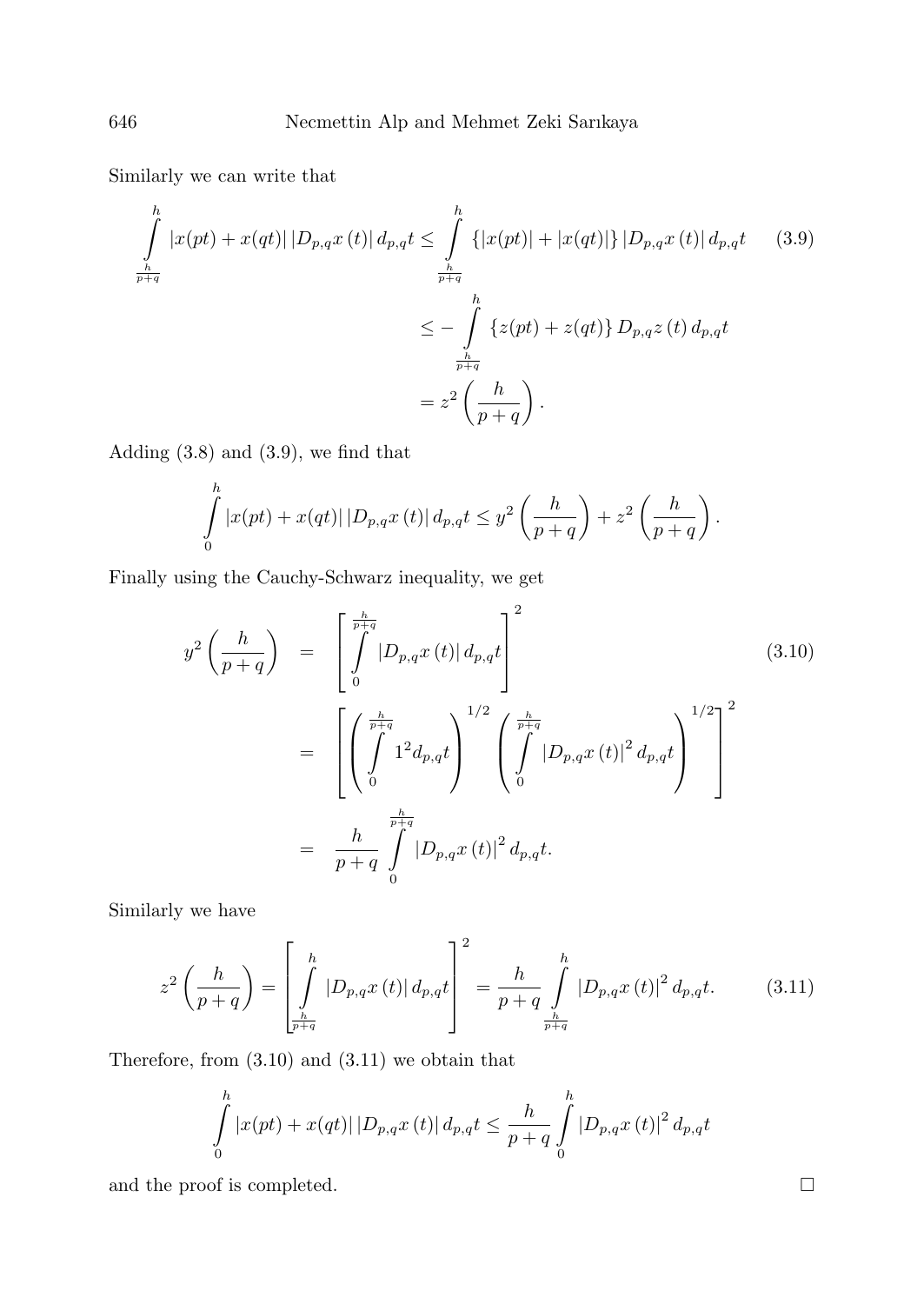**Remark 3.2.** In Theorem 3.1 if we take  $p \to 1^-$ , we recapture the following q-Opial inequality in [2]:

$$
\int_{0}^{h} |x(t) + x(qt)| |D_q x(t)| d_q t \leq \frac{h}{1+q} \int_{0}^{h} |D_q x(t)|^2 d_q t.
$$

**Remark 3.3.** In Theorem 3.1 if we take  $p \to 1^-$  and  $q \to 1^-$ , we recapture the (1.1) inequality.

**Theorem 3.4.** Let  $x(t) \in C^{(1)}[0, h]$  be such that  $x(0) = 0$  and  $x(t) > 0$  in  $(0, h)$ . Then, the following inequality holds:

$$
\int_{0}^{h} |x(pt) + x(qt)| |D_{p,q}x(t)| d_{p,q}t \le h \int_{0}^{h} |D_{p,q}x(t)|^{2} d_{p,q}t.
$$
 (3.12)

*Proof.* Let choosing  $y(t)$  functions as  $(3.2)$  such that

$$
|x(t)| \leq y(t)
$$
\n
$$
|D_{p,q}x(t)| = D_{p,q}y(t)
$$
\n(3.13)

and then

$$
\int_{0}^{h} y(pt) D_{p,q} y(t) d_{p,q} t = y^{2}(h) - \int_{0}^{h} y(qt) D_{p,q} y(t) d_{p,q} t,
$$

i.e

$$
\int_{0}^{h} \left\{ y(pt) + y (qt) \right\} D_{p,q} y(t) d_{p,q} t = y^{2} (h).
$$
 (3.14)

Now by using Cauchy-Schwarz inequality for  $y^2(h)$ , we have

$$
y^{2}(h) = \left[\int_{0}^{h} |D_{p,q}x(s)| d_{p,q}s\right]^{2} \leq h \int_{0}^{h} |D_{p,q}x(s)|^{2} d_{p,q}s.
$$

Finally by using (3.13), then we have

$$
\int_{0}^{h} |x(pt) + x(qt)| |D_{p,q}x(t)| d_{p,q}t \leq \int_{0}^{h} \{y(pt) + y(qt)\} D_{p,q}y(t) d_{p,q}t
$$
  

$$
\leq h \int_{0}^{h} |D_{p,q}x(t)|^{2} d_{p,q}t
$$

and the proof is completed.  $\Box$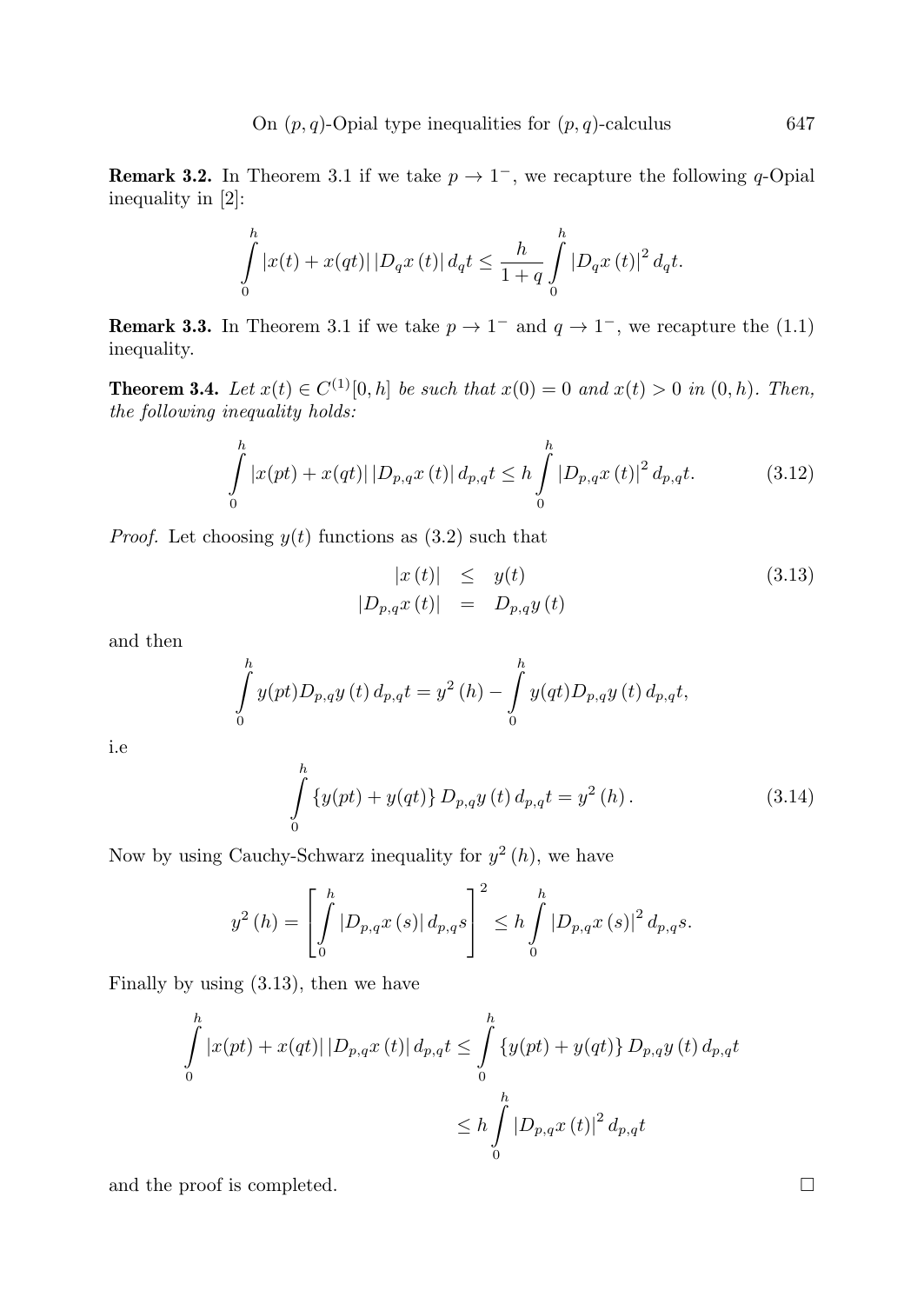**Remark 3.5.** In Theorem 3.4 if we take  $p \to 1^-$ , we recapture the following q-Opial inequality in [2]:

$$
\int_{0}^{h} |x(t) + x(qt)| |D_q x(t)| d_q t \le h \int_{0}^{h} |D_q x(t)|^2 d_q t.
$$

**Remark 3.6.** In Theorem 3.4 if we take  $q \to 1^-$ , we recapture the (1.2) inequality.

**Theorem 3.7.** Let k (t) be a nonnegative and continuous function on [0, h] and  $x(t) \in$  $C^{(1)}[0,h]$  be such that  $x(0) = x(h) = 0$ , and  $x(t) > 0$  in  $(0,h)$ . Then, the following inequality holds:

$$
\int_{0}^{h} k(t) |x(pt) + x(qt)| |D_{p,q}x(t)| d_{p,q}t \leq \left(h \int_{0}^{h} k^{2}(t) d_{p,q}t\right)^{\frac{1}{2}} \int_{0}^{h} |D_{p,q}x(t)|^{2} d_{p,q}t
$$

Proof. In proof of Theorem 3.1, we obtained that

$$
|x(t)| \leq y(t)
$$
 and  $|x(t)| \leq z(t)$ 

Thus we get

$$
|x (pt)| \leq \frac{y (pt) + z (pt)}{2}
$$
\n
$$
= \frac{\int_{0}^{pt} D_{p,q} x (s) d_{p,q} s + \int_{pt}^{h} D_{p,q} x (s) d_{p,q} s}{2}
$$
\n
$$
= \frac{1}{2} \int_{0}^{h} |D_{p,q} x (s)| d_{p,q} s.
$$
\n(3.15)

$$
|x (qt)| \leq \frac{y (qt) + z (qt)}{2}
$$
\n
$$
= \frac{\int_{0}^{qt} D_{p,q} x (s) d_{p,q} s + \int_{qt}^{h} D_{p,q} x (s) d_{p,q} s}{2}
$$
\n
$$
= \frac{1}{2} \int_{0}^{h} |D_{p,q} x (s)| d_{p,q} s.
$$
\n(3.16)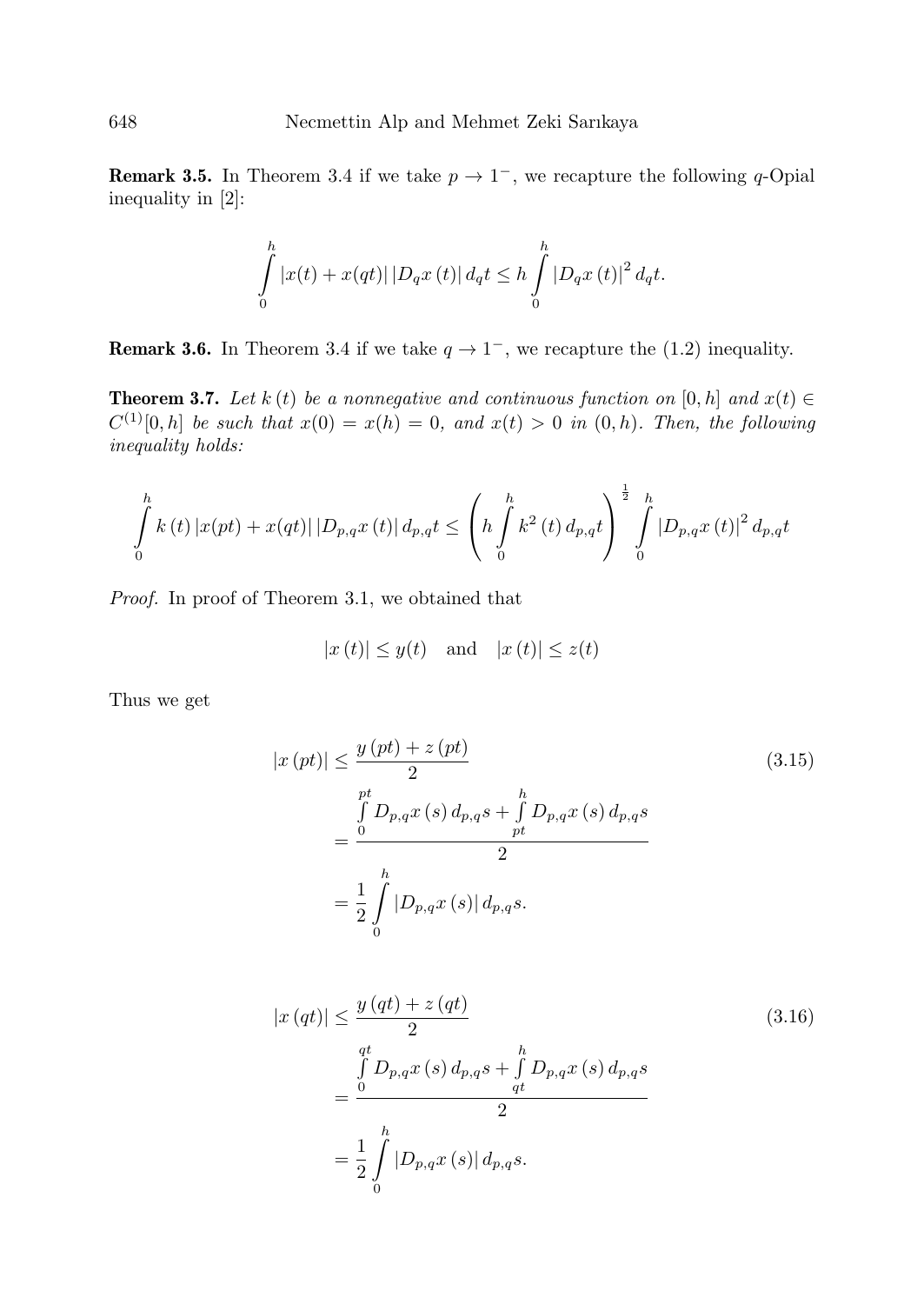By using the  $(3.15)$  and from Cauchy-Schwarz inequality for  $(p, q)$ -integral,

$$
\int_{0}^{h} k(t) |x (pt)|^{2} d_{p,q}t
$$
\n
$$
\leq \frac{1}{4} \int_{0}^{h} k(t) \left[ \int_{0}^{h} |D_{p,q}x (s)| d_{p,q}s \right]^{2} d_{p,q}t
$$
\n
$$
\leq \frac{1}{4} \left( \int_{0}^{h} k(t) d_{p,q}t \right) \left( \int_{0}^{h} d_{p,q}s \right) \left( \int_{0}^{h} |D_{p,q}x (s)|^{2} d_{p,q}s \right)
$$
\n
$$
\leq \frac{h}{4} \left( \int_{0}^{h} k(t) d_{p,q}t \right) \left( \int_{0}^{h} |D_{p,q}x (t)|^{2} d_{p,q}t \right).
$$
\n(3.17)

Similarly from (3.16) we have

$$
\int_{0}^{h} k(t) |x(qt)|^{2} d_{p,q}t \leq \frac{h}{4} \left( \int_{0}^{h} k(t) d_{p,q}t \right) \left( \int_{0}^{h} |D_{p,q}x(t)|^{2} d_{p,q}t \right).
$$
 (3.18)

From Cauchy-Schwarz inequality and (3.17), we have

$$
\int_{0}^{h} k(t) |x (pt) D_{p,q} x(t)| d_{p,q} t
$$
\n
$$
\leq \left( \int_{0}^{h} k^{2} (t) |x (pt)|^{2} d_{p,q} t \right)^{\frac{1}{2}} \left( \int_{0}^{h} |D_{p,q} x (t)|^{2} d_{p,q} t \right)^{\frac{1}{2}}
$$
\n
$$
\leq \left( \frac{h}{4} \left( \int_{0}^{h} k^{2} (t) d_{p,q} t \right) \left( \int_{0}^{h} |D_{p,q} x (t)|^{2} d_{p,q} t \right) \right)^{\frac{1}{2}} \left( \int_{0}^{h} |D_{p,q} x (t)|^{2} d_{p,q} t \right)^{\frac{1}{2}}
$$
\n
$$
\leq \frac{1}{2} \left( h \int_{0}^{h} k^{2} (t) d_{p,q} t \right)^{\frac{1}{2}} \left( \int_{0}^{h} |D_{p,q} x (t)|^{2} d_{p,q} t \right).
$$
\n(3.19)

Similarly, by using (3.18) we can write

$$
\int_{0}^{h} k(t) |x(qt) D_{p,q} x(t)| d_{p,q} t
$$
\n
$$
\leq \frac{1}{2} \left( h \int_{0}^{h} k^{2} (t) d_{p,q} t \right)^{\frac{1}{2}} \left( \int_{0}^{h} |D_{p,q} x (t)|^{2} d_{p,q} t \right)
$$
\n(3.20)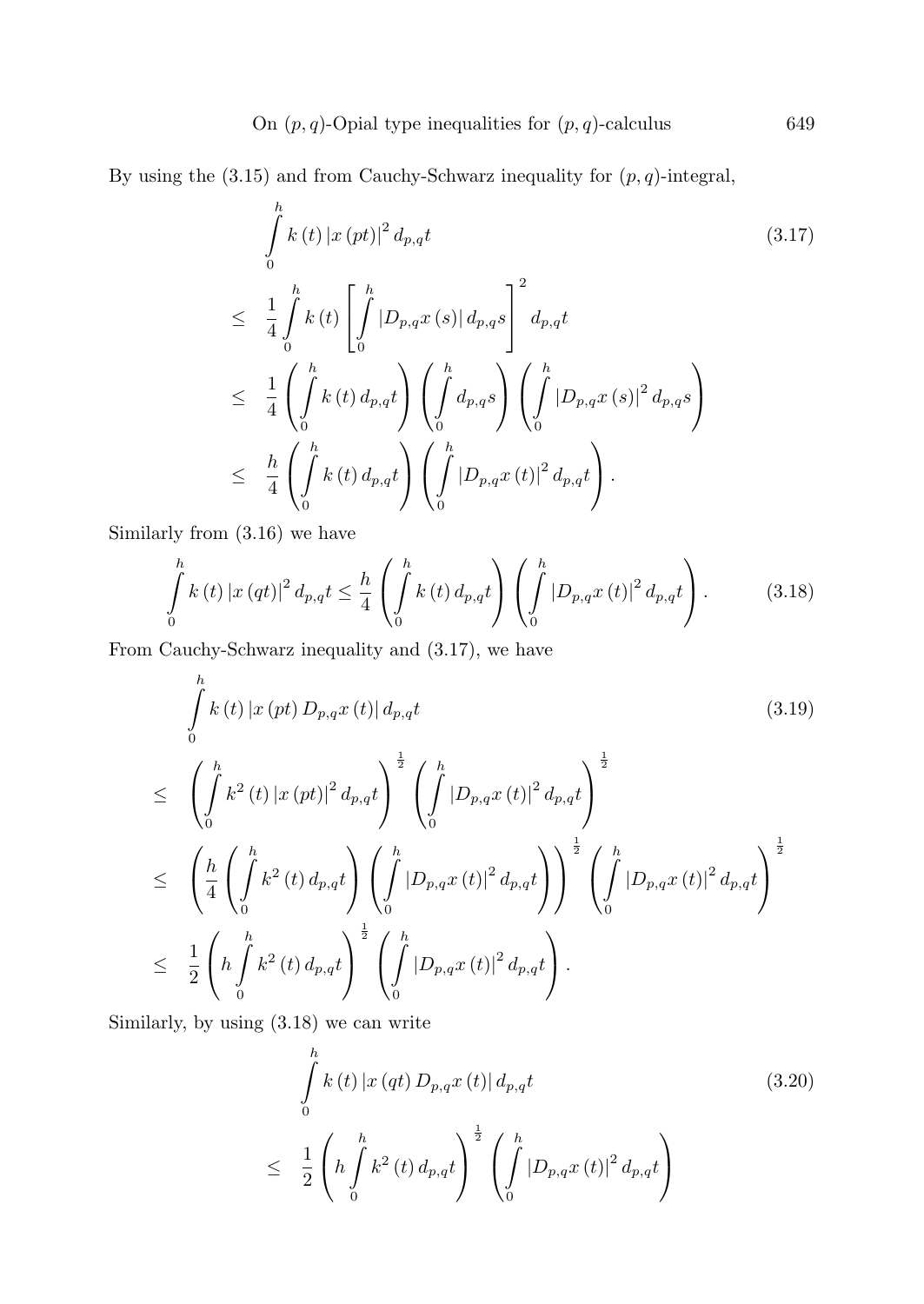Finally by adding (3.19) and (3.20) we have

$$
\int_{0}^{h} k(t) |x(pt) + x(qt)| |D_{p,q}x(t)| d_{p,q}t
$$
\n
$$
\leq \int_{0}^{h} k(t) \{ |x(pt)| + |x(qt)| \} |D_{p,q}x(t)| d_{p,q}t
$$
\n
$$
\leq \left( h \int_{0}^{h} k^{2}(t) d_{p,q}t \right)^{\frac{1}{2}} \left( \int_{0}^{h} |D_{p,q}x(t)|^{2} d_{p,q}t \right)
$$
\nwhich is complete the proof.

**Remark 3.8.** In Theorem 3.7 if we take  $p \to 1^-$ , we obtain the following inequality in [2]:

$$
\int_{0}^{h} k(t) |x(t) + x(qt)| |D_q x(t)| d_q t \leq \left( h \int_{0}^{h} k^2(t) d_q t \right)^{\frac{1}{2}} \int_{0}^{h} |D_q x(t)|^2 d_q t
$$

**Remark 3.9.** In Theorem 3.7 if we take  $p \rightarrow 1^-$  and  $q \rightarrow 1^-$ , we recapture the following inequality

$$
\int_{0}^{h} k(t) |x(t)x'(t)| dt \leq \left(\frac{h}{4} \int_{0}^{h} k^{2}(t) dt\right)^{\frac{1}{2}} \left(\int_{0}^{h} |x'(t)|^{2} dt\right)
$$

which is proved by Trable in [26].

**Theorem 3.10.** Let  $x(t) \in C^{(1)}[0, h]$  be such that  $x(0) = x(h) = 0$ , and  $x(t) > 0$  in  $(0, h)$ . Then, the following inequality holds:

$$
\int_{0}^{h} |x(s)|^{m(R+r)} d_{p,q}s \leq \frac{\left[K(m)\right]^{(R+r)}}{p^{R-1}} \int_{0}^{h} |D_{p,q}x(s)|^{m(R+r)} \left| \sum_{i=0}^{R+r-1} \left(\frac{x(qs)}{x(ps)}\right)^i \right|^{m(R+r)} d_{p,q}s
$$
\n(3.21)

where

$$
K(m) = \int_{0}^{h} \left[ t^{1-m} + (h-t)^{1-m} \right]^{-1} d_{p,q}t.
$$

*Proof.* Firstly we can write  $(p, q)$ -derivative of  $x^n(t)$  from  $(2.4)$ 

$$
D_{p,q}x^{n}(t) = \sum_{i=0}^{n-1} x^{n-1-i}(pt)x^{i}(qt)D_{p,q}x(t)
$$
\n(3.22)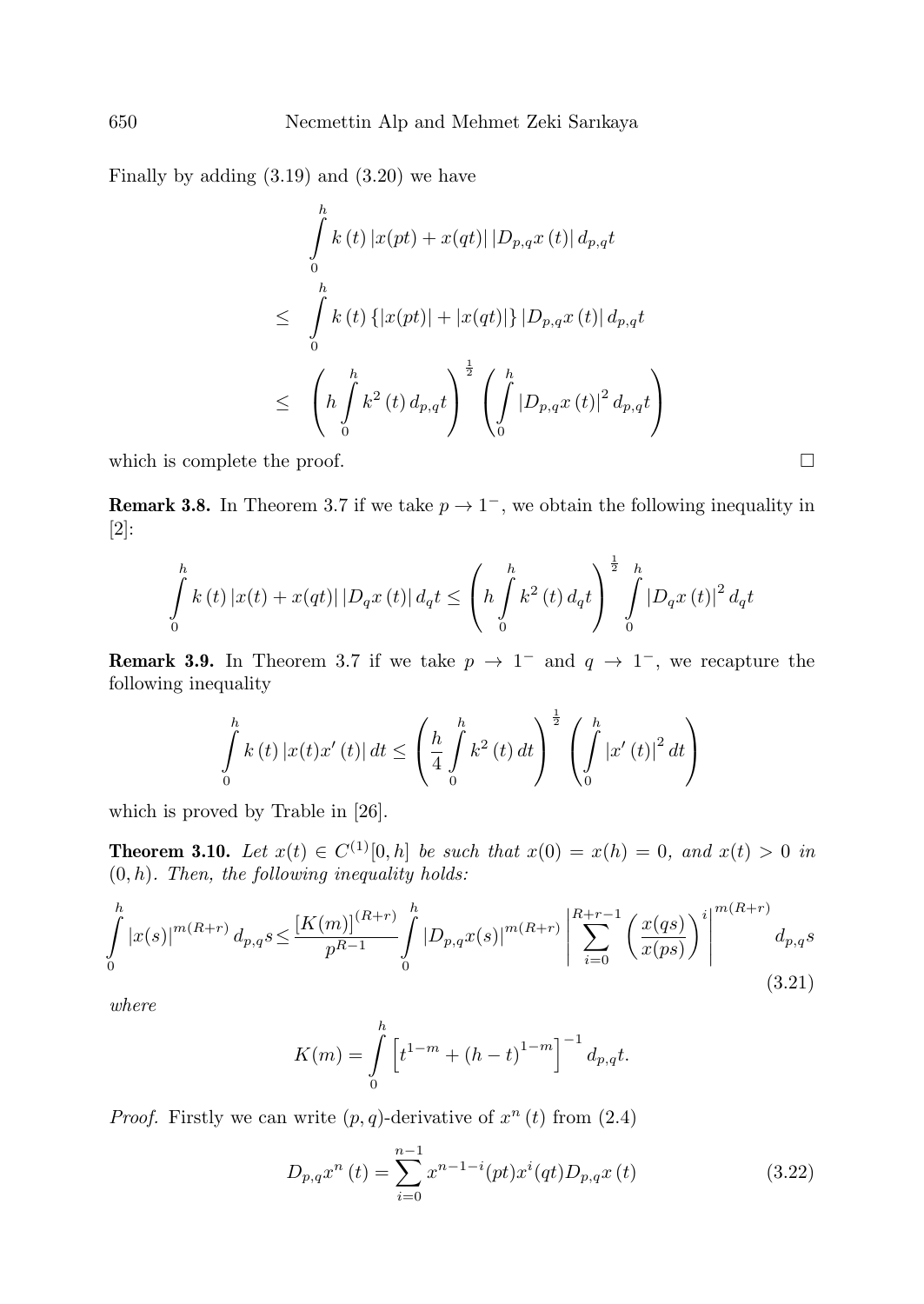On 
$$
(p, q)
$$
-Opial type inequalities for  $(p, q)$ -calculus 651

using (3.22) we have

$$
\int_{0}^{t} D_{p,q} x^{R+r}(s) d_{p,q} s = x^{R+r}(t)
$$
\n(3.23)

on the other hand we can write

$$
\int_{0}^{t} D_{p,q} x^{R+r}(s) d_{p,q} s = \int_{0}^{t} \sum_{i=0}^{R+r-1} x^{R+r-1-i}(ps) x^{i}(qs) D_{p,q} x(s) d_{p,q} s.
$$
 (3.24)

From (3.23)-(3.24) we get

$$
x^{R+r}(t) = \int_{0}^{t} \sum_{i=0}^{R+r-1} x^{R+r-1-i} (ps) x^{i} (qs) D_{p,q} x (s) d_{p,q} s.
$$
 (3.25)

Similarly, we can write

$$
x^{R+r}(t) = -\int_{t}^{h} \sum_{i=0}^{R+r-1} x^{R+r-1-i} (ps) x^{i} (qs) D_{p,q} x (s) d_{p,q} s.
$$
 (3.26)

Using the Hölder's inequality for  $(p, q)$ -integral with indices  $m, \frac{m}{m-1}$  in (3.25) and (3.26), we have

$$
\begin{split}\n&|x(t)|^{m(R+r)} \\
&\leq \left(\int_{0}^{t} \left| \sum_{i=0}^{R+r-1} x^{R+r-1-i}(ps)x^{i}(qs)D_{p,q}x(s) \right| d_{p,q}s \right)^{m} \\
&\leq \left(\int_{0}^{t} \left| \sum_{i=0}^{R+r-1} x^{R+r-1-i}(ps)x^{i}(qs) \right|^{m} |D_{p,q}x(s)|^{m} d_{p,q}s \right) \left(\int_{0}^{t} d_{p,q}s \right)^{m-1} \\
&\leq t^{m-1} \left(\int_{0}^{t} \left| \sum_{i=0}^{R+r-1} x^{R+r-1-i}(ps)x^{i}(qs) \right|^{m} |D_{p,q}x(s)|^{m} d_{p,q}s \right).\n\end{split}
$$
\n
$$
(3.27)
$$

Similarly, we get

$$
|x(t)|^{m(R+r)} \n\leq (h-t)^{m-1} \left( \int_{0}^{t} \left| \sum_{i=0}^{R+r-1} x^{R+r-1-i} (ps) x^{i} (qs) \right|^{m} |D_{p,q} x(s)|^{m} d_{p,q} s \right).
$$
\n(3.28)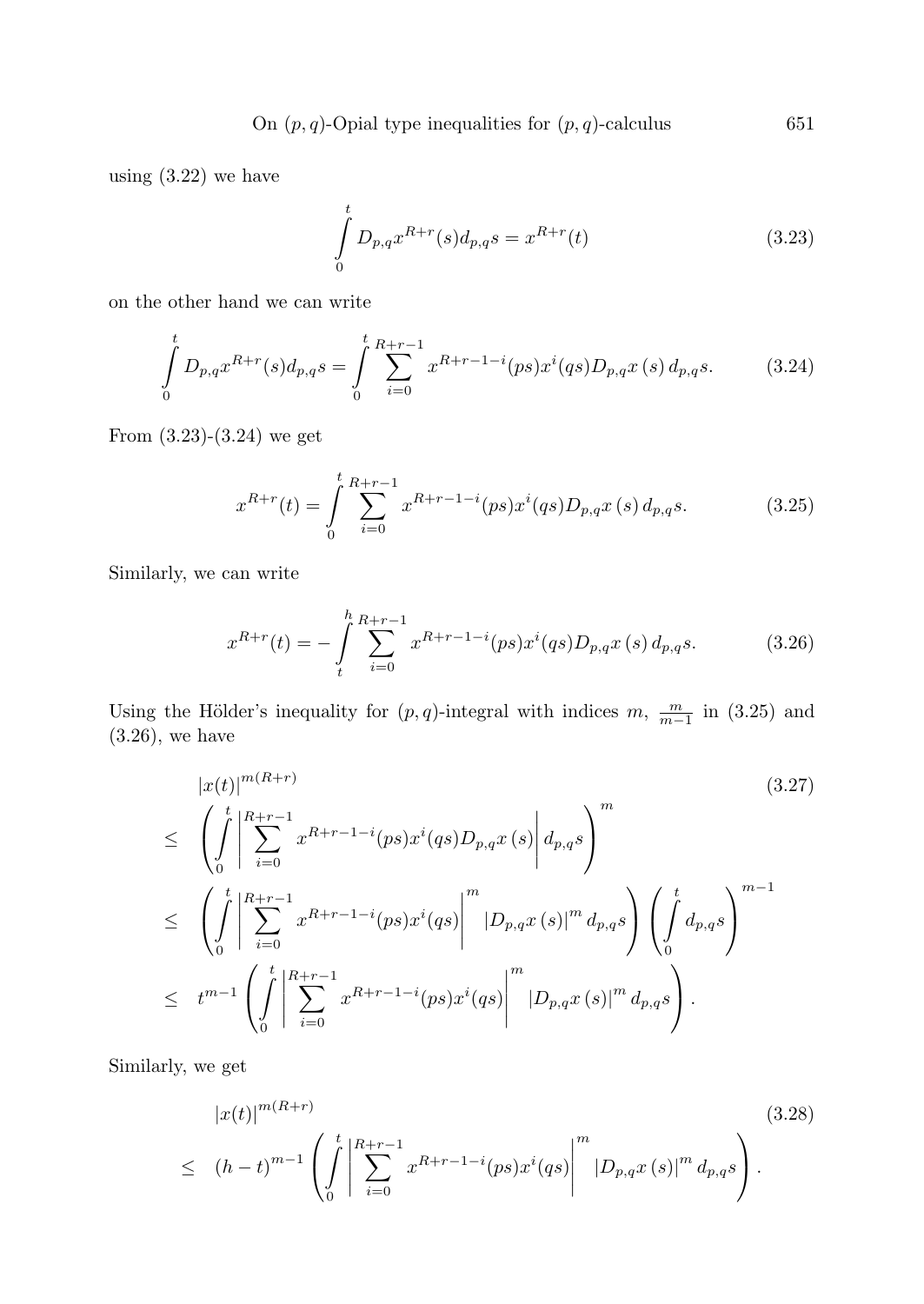Multiplying the (3.27) and (3.28) respectively by  $t^{1-m}$  and  $(h-t)^{1-m}$  and summing these inequalities, we have

$$
\begin{aligned}\n\left[t^{1-m} + (h-t)^{1-m}\right] |x(t)|^{m(R+r)} \\
\leq \left(\int_{0}^{h} \left| \sum_{i=0}^{R+r-1} x^{R+r-1-i} (ps) x^{i} (qs) \right|^{m} |D_{p,q} x(s)|^{m} d_{p,q}s\right)\n\end{aligned} \tag{3.29}
$$

and for  $t \in [0, h]$  we get

$$
|x(t)|^{m(R+r)} \le \left[t^{1-m} + (h-t)^{1-m}\right]^{-1}
$$
\n(3.30)

$$
\times \left( \int_{0}^{h} \left| \sum_{i=0}^{R+r-1} x^{R+r-1-i} (ps) x^{i} (qs) \right|^{m} |D_{p,q} x (s)|^{m} d_{p,q} s \right)
$$
  
\n
$$
= \left[ t^{1-m} + (h-t)^{1-m} \right]^{-1}
$$
  
\n
$$
\times \left( \int_{0}^{h} |x (ps)|^{m(R+r-1)} \left| \sum_{i=0}^{R+r-1} \left( \frac{x (qs)}{x (ps)} \right)^{i} \right|^{m} |D_{p,q} x (s)|^{m} d_{p,q} s \right)
$$
  
\n
$$
= \left[ t^{1-m} + (h-t)^{1-m} \right]^{-1}
$$
  
\n
$$
\times \left( \int_{0}^{h} |x (ps)|^{mR/r} |D_{p,q} x (s)|^{m} |x (ps)|^{m(R+r-1)-mR/r} \left| \sum_{i=0}^{R+r-1} \left( \frac{x (qs)}{x (ps)} \right)^{i} \right|^{m} d_{p,q} s \right).
$$

Integrating (3.30) on [0, h] and using the Hölder's inequality for  $(p, q)$ -integral with indices  $r, \frac{r}{r-1}$  we have

$$
\int_{0}^{h} |x(t)|^{m(R+r)} d_{p,q}t \leq \int_{0}^{h} \left[ t^{1-m} + (h-t)^{1-m} \right]^{-1} d_{p,q}t \tag{3.31}
$$

$$
\times \left( \int_{0}^{h} |x(ps)|^{mR/r} |D_{p,q}x(s)|^{m} |x(ps)|^{m(R+r-1)-mR/r} \left| \sum_{i=0}^{R+r-1} \left( \frac{x(qs)}{x(ps)} \right)^{i} \right|^{m} d_{p,q}s \right)
$$
  

$$
\leq K(m) \left( \int_{0}^{h} |x(ps)|^{mR} |D_{p,q}x(s)|^{mr} \left| \sum_{i=0}^{R+r-1} \left( \frac{x(qs)}{x(ps)} \right)^{i} \right|^{mr} d_{p,q}s \right)^{\frac{1}{r}}
$$
  

$$
\times \left( \int_{0}^{h} |x(ps)|^{m(R+r)} d_{p,q}s \right)^{\frac{r-1}{r}}
$$

which by dividing the both sides of (3.31) with  $\int_{0}^{h}$ 0  $|x(ps)|^{m(R+r)} d_{p,q}s$  $\sqrt{\frac{r-1}{r}}$ and taking the rth power on both sides of resulting inequaliy. Finally by using the Hölder's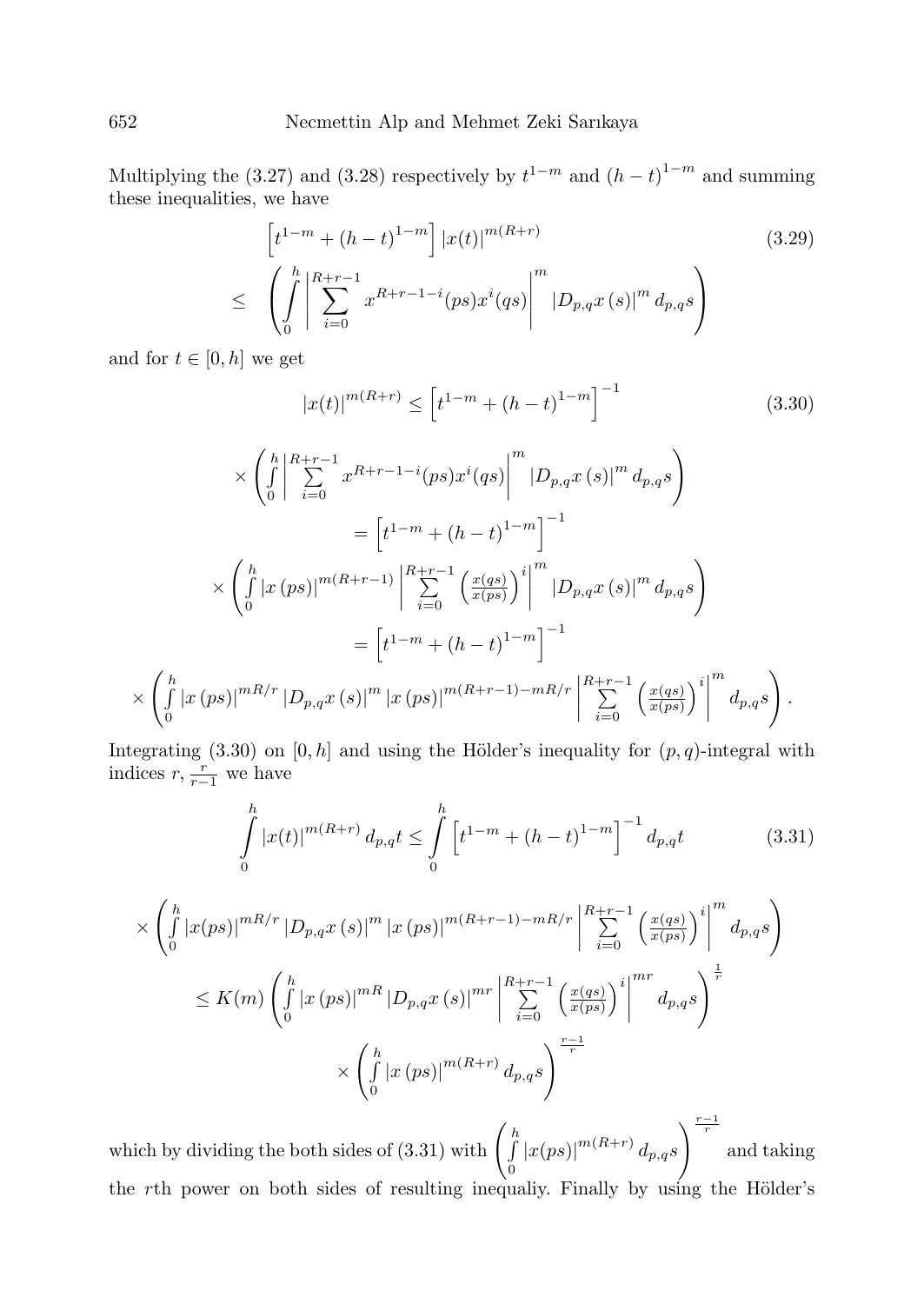inequality for  $(p, q)$ -integral with indices  $\frac{R+r}{R}$ ,  $\frac{R+r}{r}$  then, we get

$$
\int_{0}^{h} |x(t)|^{m(R+r)} d_{p,q}t
$$
\n
$$
\leq [K(m)]^{r} \left( \int_{0}^{h} |x (ps)|^{mR} |D_{p,q}x (s)|^{mr} \left| \sum_{i=0}^{R+r-1} \left( \frac{x (qs)}{x (ps)} \right)^{i} \right|^{mr} d_{p,q}s \right)
$$
\n
$$
\leq [K(m)]^{r} \left( \int_{0}^{h} |x (ps)|^{m(R+r)} d_{p,q}s \right)^{\frac{R}{R+r}}
$$
\n
$$
\times \left( \int_{0}^{h} |D_{p,q}x (s)|^{m(R+r)} \left| \sum_{i=0}^{R+r-1} \left( \frac{x (qs)}{x (ps)} \right)^{i} \right|^{m(R+r)} d_{p,q}s \right)^{\frac{r}{R+r}}
$$
\n
$$
K \text{ dividing the both sides of (3.32) with } \left( \int_{0}^{h} |x (ps)|^{m(R+r)} d_{p,q}s \right)^{\frac{R}{R+r}}
$$

which by dividing the both sides of (3.32) with  $\int_{a}^{b}$ 0  $\left|x\left(ps)\right|^{m(R+r)}d_{p,q}s\right|$ 

$$
\int_{0}^{h} |x(t)|^{m(R+r)} d_{p,q}t \left( \int_{0}^{h} |x (ps)|^{m(R+r)} d_{p,q}s \right)^{\frac{-R}{R+r}} \qquad (3.33)
$$
\n
$$
\leq [K(m)]^{r} \left( \int_{0}^{h} |D_{p,q}x (s)|^{m(R+r)} \left| \sum_{i=0}^{R+r-1} \left( \frac{x(qs)}{x(ps)} \right)^{i} \right|^{m(R+r)} d_{p,q}s \right)^{\frac{r}{R+r}}
$$

Here since

$$
\int_{0}^{h} |x (ps)|^{m(R+r)} d_{p,q}s = \frac{1}{p} \int_{0}^{ph} |x (s)|^{m(R+r)} d_{p,q}s
$$

from  $|x(s)|^{m(R+r)} \geq 0$  and  $ph \leq h$  we can say

$$
\int_{0}^{h} |x(ps)|^{m(R+r)} d_{p,q}s = \frac{1}{p} \int_{0}^{ph} |x(s)|^{m(R+r)} d_{p,q}s \leq \frac{1}{p} \int_{0}^{h} |x(s)|^{m(R+r)} d_{p,q}s
$$

so

$$
\left(\int_{0}^{h} |x(ps)|^{m(R+r)} d_{p,q}s\right)^{\frac{-R}{R+r}} = \left(\frac{1}{p} \int_{0}^{ph} |x(s)|^{m(R+r)} d_{p,q}s\right)^{\frac{-R}{R+r}} \tag{3.34}
$$
\n
$$
\geq \left(\frac{1}{p} \int_{0}^{h} |x(s)|^{m(R+r)} d_{p,q}s\right)^{\frac{-R}{R+r}}.
$$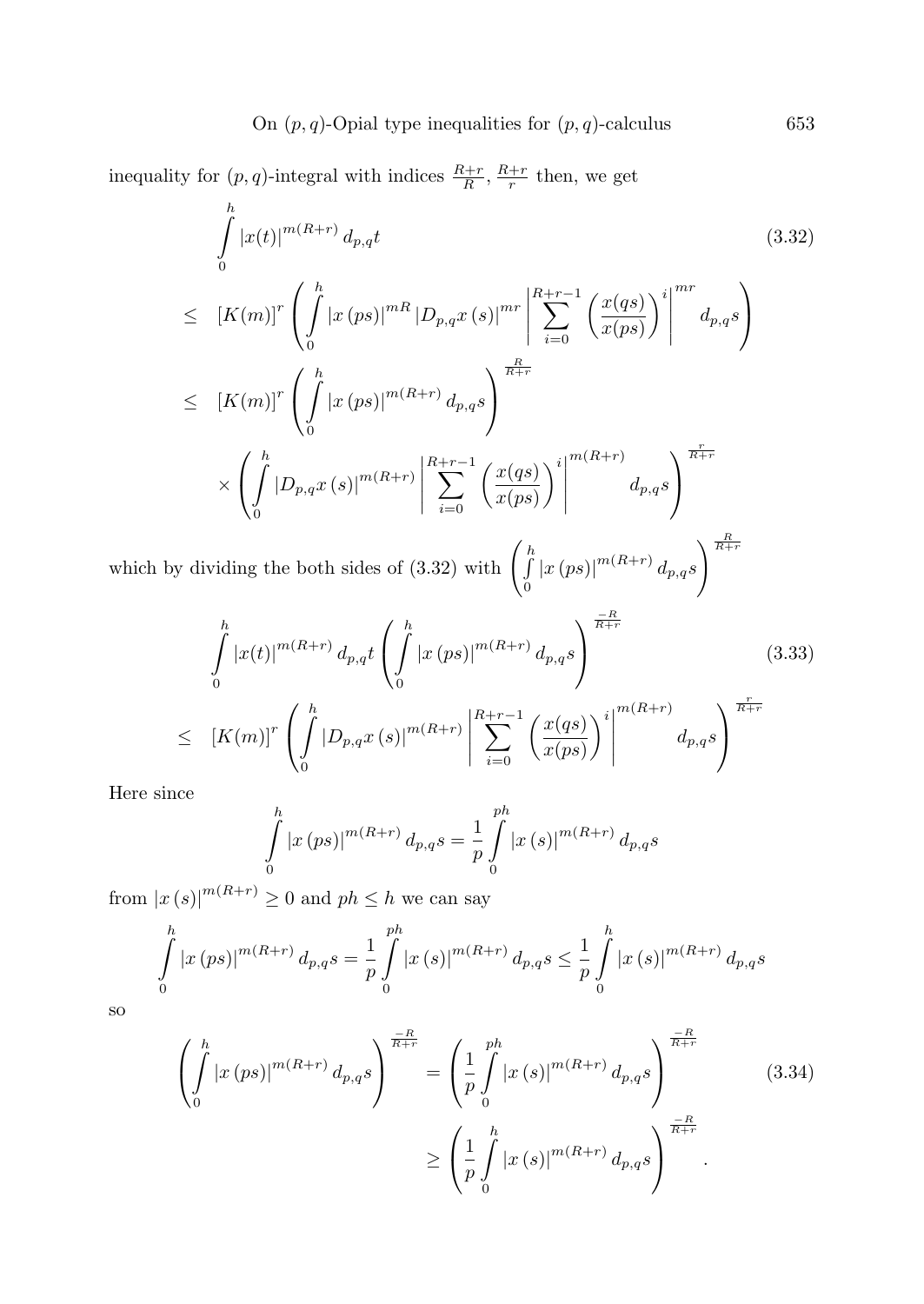From (3.34)

$$
\int_{0}^{h} |x(t)|^{m(R+r)} d_{p,q}t \left( \int_{0}^{h} |x (ps)|^{m(R+r)} d_{p,q}s \right)^{\frac{-R}{R+r}} \tag{3.35}
$$
\n
$$
\geq \int_{0}^{h} |x(t)|^{m(R+r)} d_{p,q}t \left( \frac{1}{p} \int_{0}^{h} |x (s)|^{m(R+r)} d_{p,q}s \right)^{\frac{-R}{R+r}}
$$
\n
$$
= p^{\frac{R}{R+r}} \left( \int_{0}^{h} |x (s)|^{m(R+r)} d_{p,q}s \right)^{\frac{r}{R+r}}.
$$

From (3.33) and (3.35) we get

$$
p^{\frac{R}{R+r}} \left( \int_{0}^{h} |x(s)|^{m(R+r)} d_{p,q}s \right)^{\frac{r}{R+r}}
$$
\n
$$
\leq [K(m)]^{r} \left( \int_{0}^{h} |D_{p,q}x(s)|^{m(R+r)} \left| \sum_{i=0}^{R+r-1} \left( \frac{x(qs)}{x(ps)} \right)^{i} \right|^{m(R+r)} d_{p,q}s \right)^{\frac{r}{R+r}}
$$
\n(3.36)

Finally by taking the  $\frac{R+r}{r}$ <sup>th</sup> power on both sides of (3.36) we have

$$
\int_{0}^{h} |x(s)|^{m(R+r)} d_{p,q}s
$$
\n
$$
\leq \frac{[K(m)]^{(R+r)}}{p^{R-1}} \int_{0}^{h} |D_{p,q}x(s)|^{m(R+r)} \left| \sum_{i=0}^{R+r-1} \left( \frac{x(qs)}{x(ps)} \right)^{i} \right|^{m(R+r)} d_{p,q}s
$$

and the proof is completed.  $\hfill \square$ 

**Remark 3.11.** In Theorem 3.10 if we take  $p \to 1^-$ , we obtain the following inequality in [2]:

$$
\int_{0}^{h} |x(s)|^{m(R+r)} ds \leq [K(m)]^{(R+r)} \int_{0}^{h} |D_q x(s)|^{m(R+r)} \left| \sum_{i=0}^{R+r-1} \left( \frac{x(qs)}{x(s)} \right)^i \right|^{m(R+r)} ds
$$

which is proved by Pachpatte in [19].

**Remark 3.12.** In Theorem 3.10 if we take  $p \to 1^-$  and  $q \to 1^-$ , we recapture the following result

$$
\int_{0}^{h} |x(t)|^{m(R+r)} dt \le [(R+r)^{m} K(m)]^{(R+r)} \int_{0}^{h} |x'(s)|^{m(R+r)} ds
$$

which is proved by Pachpatte in [19].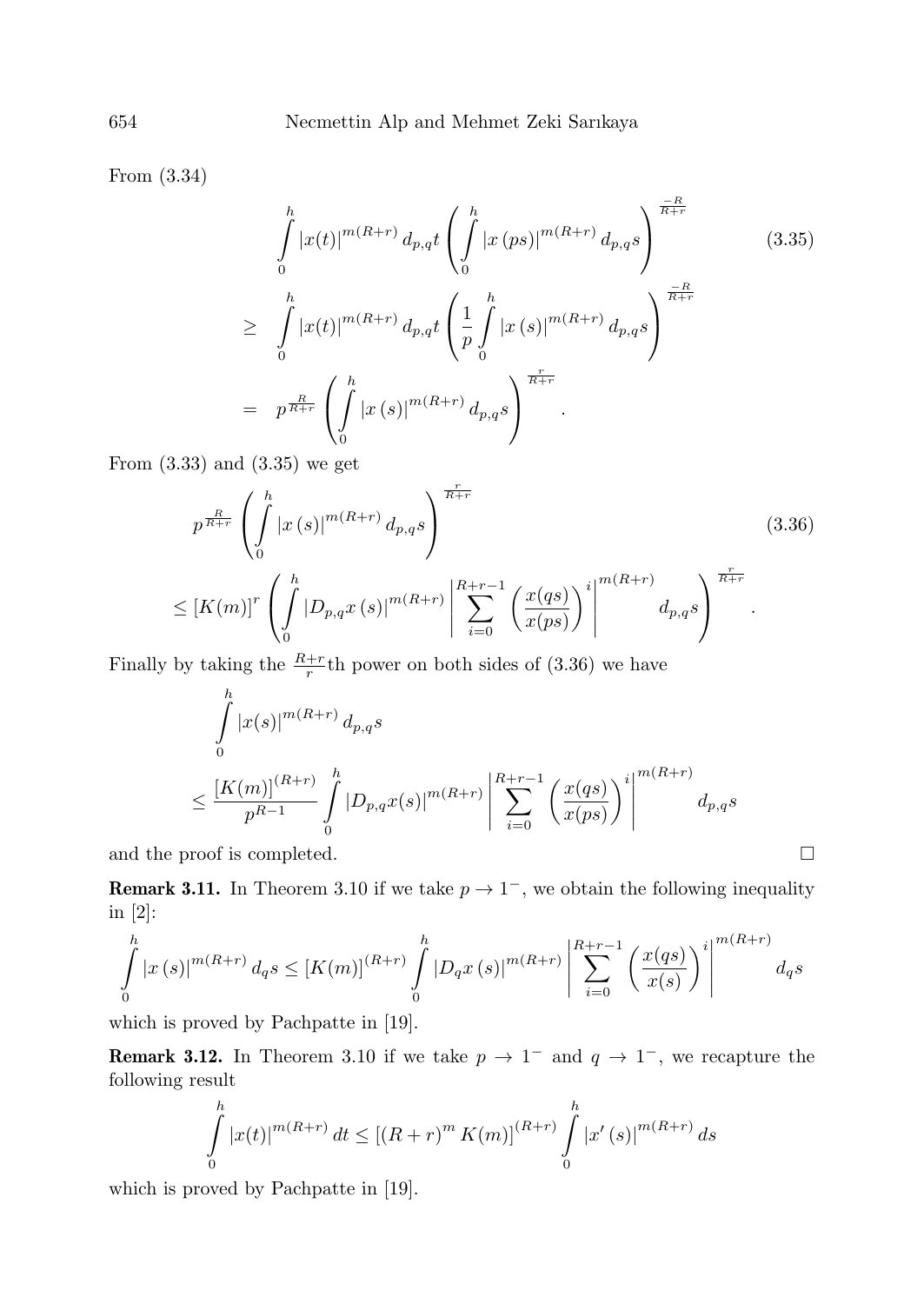**Theorem 3.13.** Let  $x(t)$  be absulately continuous on  $[0, h]$ , and  $x(0) = 0$ . Further let  $\alpha \geq 0$ . Then, the following inequality holds:

$$
\int_{0}^{h} \left| \sum_{i=0}^{\alpha} x^{\alpha-i}(pt)x^{i}(qt)D_{p,q}x(t) \right| d_{p,q}t \leq h^{\alpha} \int_{0}^{h} |D_{p,q}x(s)|^{\alpha+1} d_{p,q}s.
$$

*Proof.* By  $(p, q)$ -derivative of  $x^n(t)$  from  $(2.4)$  we have

$$
D_{p,q}y^{\alpha+1}(t) = \sum_{i=0}^{\alpha} y^{\alpha-i}(pt)y^{i}(qt)D_{p,q}y(t).
$$
 (3.37)

and choosing  $y(t)$  as

$$
y(t) = \int_{0}^{t} |D_{p,q}x(s)| d_{p,q}s
$$
 (3.38)

such that

$$
|x(t)| \leq y(t).
$$

From (3.37) we get

$$
\int_{0}^{h} \left| \sum_{i=0}^{\alpha} x^{\alpha-i}(pt)x^{i}(qt)D_{p,q}x(t) \right| d_{p,q}t \leq \int_{0}^{h} \sum_{i=0}^{\alpha} y^{\alpha-i}(pt)y^{i}(qt)D_{p,q}y(t) d_{p,q}t \qquad (3.39)
$$

$$
= \int_{0}^{h} D_{p,q}y^{\alpha+1}(t) d_{p,q}t
$$

$$
= y^{\alpha+1}(h).
$$

By using the Hölder's inequality and  $(3.39)$  with  $(3.38)$  for  $(p, q)$ -integral with indices  $\alpha + 1, \frac{\alpha+1}{\alpha}$ , we get

$$
y^{\alpha+1} (h) = \left[ \int_{0}^{h} |D_{p,q}x(s)| d_{p,q}s \right]^{\alpha+1}
$$
  
\n
$$
\leq \left[ \left( \int_{0}^{h} d_{p,q}s \right)^{\frac{\alpha}{\alpha+1}} \left( \int_{0}^{h} |D_{p,q}x(s)|^{\alpha+1} d_{p,q}s \right)^{\frac{1}{\alpha+1}} \right]^{\alpha+1}
$$
  
\n
$$
= h^{\alpha} \int_{0}^{h} |D_{p,q}x(s)|^{\alpha+1} d_{p,q}s
$$

and

$$
\int_{0}^{h} \left| \sum_{i=0}^{\alpha} x^{\alpha-i} (pt) x^i (qt) D_{p,q} x(t) \right| d_{p,q} t \leq h^{\alpha} \int_{0}^{h} |D_{p,q} x(s)|^{\alpha+1} d_{p,q} s
$$

which is completes the proof.  $\Box$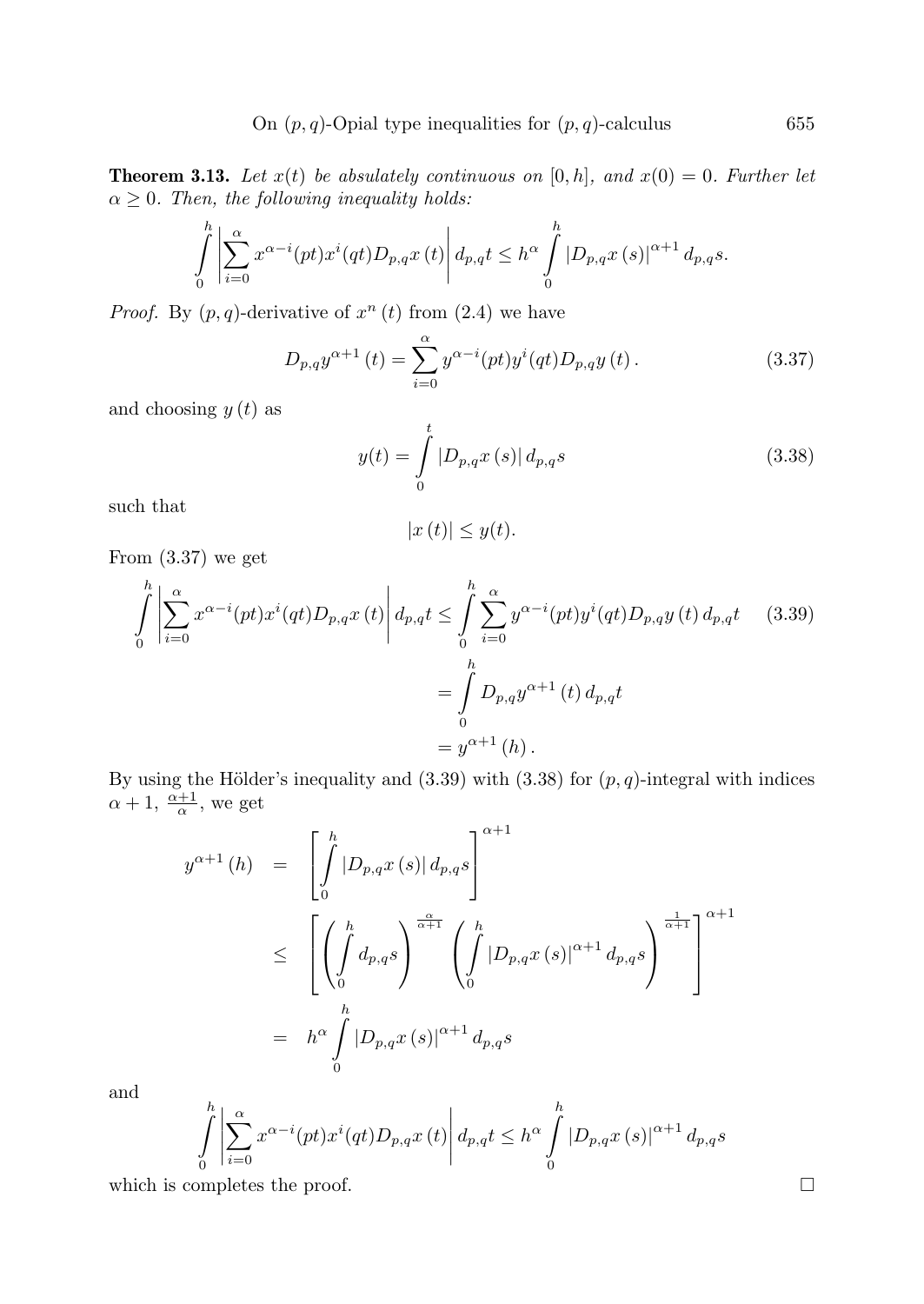**Remark 3.14.** In Theorem 3.13 if we take  $p \to 1^-$ , we obtain the following inequality in [2]:

$$
\int_{0}^{h} \left| \sum_{i=0}^{\alpha} x^{\alpha-i}(t)x^{i}(qt)D_{q}x(t) \right| d_{q}t \leq h^{\alpha} \int_{0}^{h} \left| D_{q}x(s) \right|^{\alpha+1} d_{q}s.
$$

**Remark 3.15.** In Theorem 3.13 if we take  $p \to 1^-$  and  $q \to 1^-$ , we recapture the following result

$$
\int_{0}^{h} |x^{\alpha}(t)x'(t)| dt \le \frac{h^{\alpha}}{\alpha+1} \int_{0}^{h} |x'(s)|^{\alpha+1} ds
$$

which is proved by Hua in [11].

### References

- [1] Agarwal, R.P., Difference Equations and Inequalities, Marcel Dekker Inc., New York, 1992.
- [2] Alp, N., Bilişik, C.C., Sarikaya, M.Z., q-Opial type inequality for quantum integral, Filomat, 33(13)(2019), 4175-4184.
- [3] Alp, N., Sarikaya, M. Z., Kunt, M., Iscan, I., q-Hermite Hadamard inequalities and quantum estimates for midpoint type inequalities via convex and quasi-convex functions, Journal of King Saud University-Science, 30(2018), 193-203.
- [4] Beesack, P.R., Das, K.M., Extensions of Opial's inequality, Pacific J. Math., 26(1968), 215-232.
- [5] Budak, H., Sarikaya, M.Z., New inequalities of Opial type for conformable fractional integrals, Turkish J. Math., 41(2017), 1164-1173.
- [6] Bukweli-Kyemba, J.D., Hounkonnou, M.N., Quantum deformed algebras: coherent states and special functions, arXiv:1301.0116v1, 2013.
- [7] Cheung, W.S., Some new Opial-type inequalities, Mathematika, 37(1990), 136-142.
- [8] Cheung, W.S., Some generalized Opial-type inequalities, J. Math. Anal. Appl., 162(1991), 317-321.
- [9] Das, K.M., An inequality similar to Opial's inequality, Proc. Amer. Math. Soc., 22(1969), 378-387.
- [10] Gauchman, H., Integral inequalities in q-calculus, Comput. Math. Appl., 47(2004), 281- 300.
- [11] Hua, L.K., On an inequality of Opial, Scientia Sinica,  $14(1965)$ , 789-790.
- [12] Jackson, F.H., On a q-definite integrals, Quarterly J. Pure Appl. Math., 41(1910), 193- 203.
- [13] Jagannathan, R., Srinivasa Rao, K., Tow-parameter quantum algebras, twin-basic numbers, and associated generalized hypergeometric series, arXiv:math/0602613v, 2006.
- [14] Kac, V., Cheung, P., Quantum Calculus, Springer, 2001.
- [15] Kunt, M., Iscan, I., Alp, N., Sarikaya, M.Z., (p, q)-Hermite-Hadamard inequalities and  $(p, q)$ -estimates for midpoint type inequalities via convex and quasi-convex functions, Rev. R. Acad. Cienc. Exactas Fis. Nat. Ser. A Mat. RACSAM, DOI 10.1007/s13398-  $017-0402-y(2017)$ .